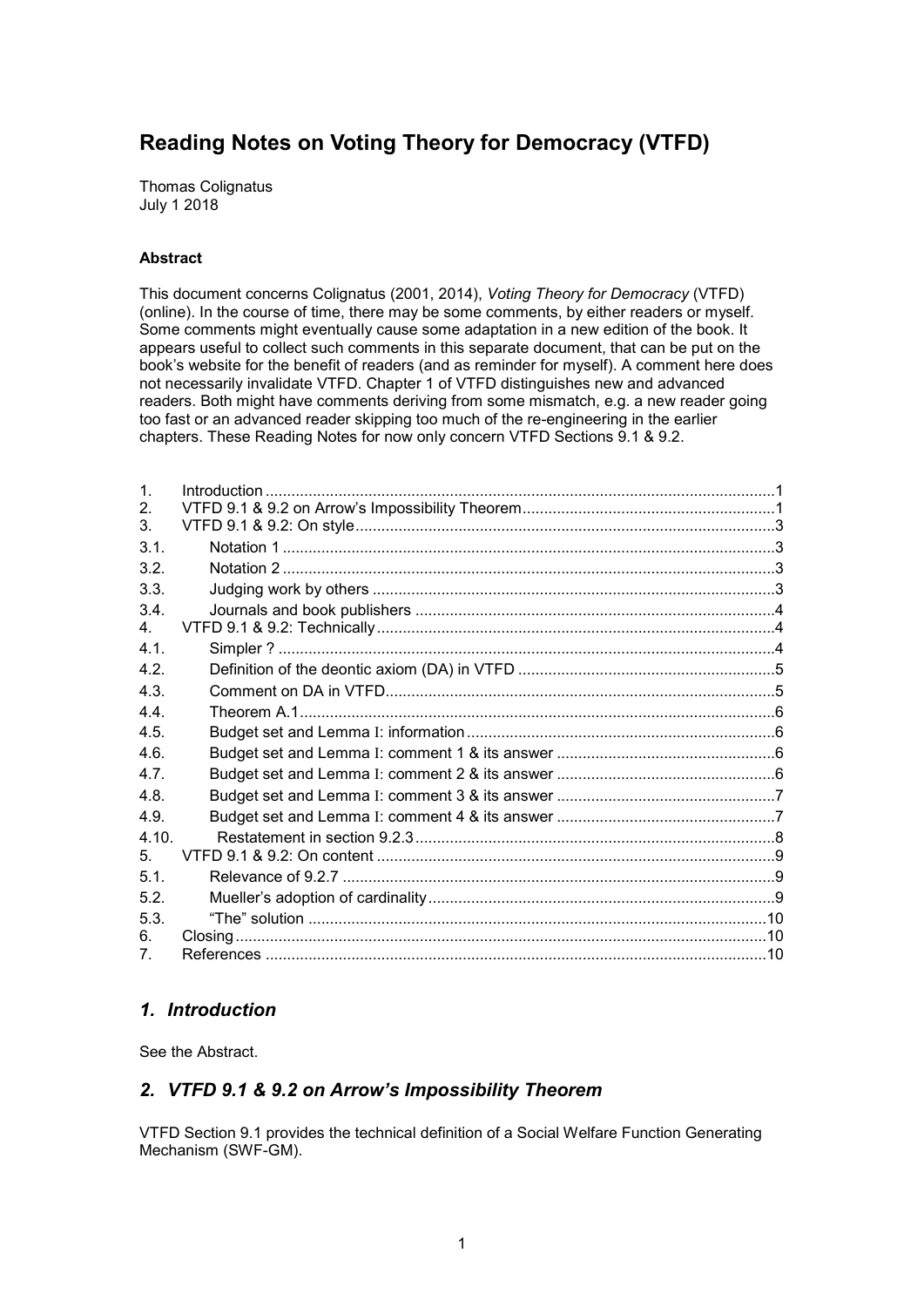VTFD Section 9.2 originated as Colignatus (1992) (paywall), later edited into Colignatus (1997) (online).

There are sheets (2018), presented at workshop 18 of the Dutch & Flemish annual conference, June 7-8 2018 in Leiden.

Colignatus (2017) discusses an 2012 interview with Arrow by Aaron Hamlin.

VTFD Section 9.2 uses some deontic logic. VTFD Section 3.5 (p52-57) therefor has an introduction into deontic logic and its link to common preference (or the utility function). This introduction is quite limited and targeted at what VTFD calls the "Deontic Axiom" (DA): (*Op* &  $(p \Rightarrow q)$  => Oq.

- A better format could be  $(\mathcal{O}_p \& |-(p \Rightarrow q)) \Rightarrow \mathcal{O}_q$  but VTFD has no development of logic, and VTFD simply states that  $p = a$  must be a theorem and not some contingency.
- VTFD embeds morality and mere preferences and thus finds that this DA must hold.
- Within the scope of VTFD the name DA is used, since VTFD uses little else.
- Within deontic logic this DA is called "RM" ("Rule of Monotonicity"), see McNamara (2014) or "necessitation" (Hansson (2004:5). In "Standard Deontic Logic" (SDL) <sup>1</sup> this is a theorem and no axiom. Within the community of deontic logicians SDL is a bone of contention, but it is still called SDL.
- I thank an author of deontic logic for helping out in getting some recent references for these Reading Notes of 2018. I did not think that this was necessary before but given the present comments it apparently is.
- The reader thus is warned that deontic logic is no clear-cut case like propositional logic, and that there still is much discussion, and that for VTFD it suffices to take DA as the particular aspect that derives from embedding morals and mere preferences. Standard textbooks on logic tend to extend into modal logic, potentially under influence of physics. I deem it of critical relevance for Political Economy that VTFD provides this extension into deontic logic. (See also Hansson (2004) for a look at such embedding in general preferences – though I would have some questions on that paper.) <sup>2</sup>

Schulze (2011) in a supposed "review" called section 9.2 "mumbo-jumbo". It may well be that Schulze (at that time) wasn't familiar with deontic logic. See Colignatus (2013) for a protest that this is not the proper way of doing a review. A reviewer must specify what would not be understood and should consider to contact the author for a clarification. It is a false presumption that a reviewer would know all and might not be in position to ask questions. A review is at the service of the readership, and not intended to create more confusion.

These Reading Notes on sections 9.1 & 9.2 derive from comments on content by a student of deontic logic, anonimised as XYZ. This student thus didn't treat these sections as "mumbojumbo" but looked at the content. However, it appears that this student didn't read precisely, and he might be lacking in mathematical training. See Chapter 1 of VTFD for the target audience. Much too frequently, this student actually misrepresents what VTFD does. This causes distraction and needless discussion. I provided this student with the answers mentioned below. The student however was not willing to withdraw the misreprentations. It is okay to have different views about clarity, but misrepresentation means disinforming other

 1 Wikipedia is a portal and no source: SDL:

https://en.wikipedia.org/wiki/Deontic\_logic#Standard\_deontic\_logic

<sup>2</sup> It may also be observed that philosophers may have little background in mathematics. A more general warning is given by Colignatus (2009, 2015). Mathematicians are trained for abstract thought and thus miss out on the training for empirical science. Education in mathematics is an empirical enterprise. One can imagine that something goes wrong here. In the same way a training in philosophy is targeted at abstraction. Philosophers may get lost in abstraction too. Giving them an additional training on mathematics only would not be sufficient. Thus the advice is that philosophers also get a training in an empirical science. A recommended field is the research in didactics of mathematics. This contains both abstraction and empirics, and would train aspiring philosophers on the empirics of studying how to teach and learn abstraction.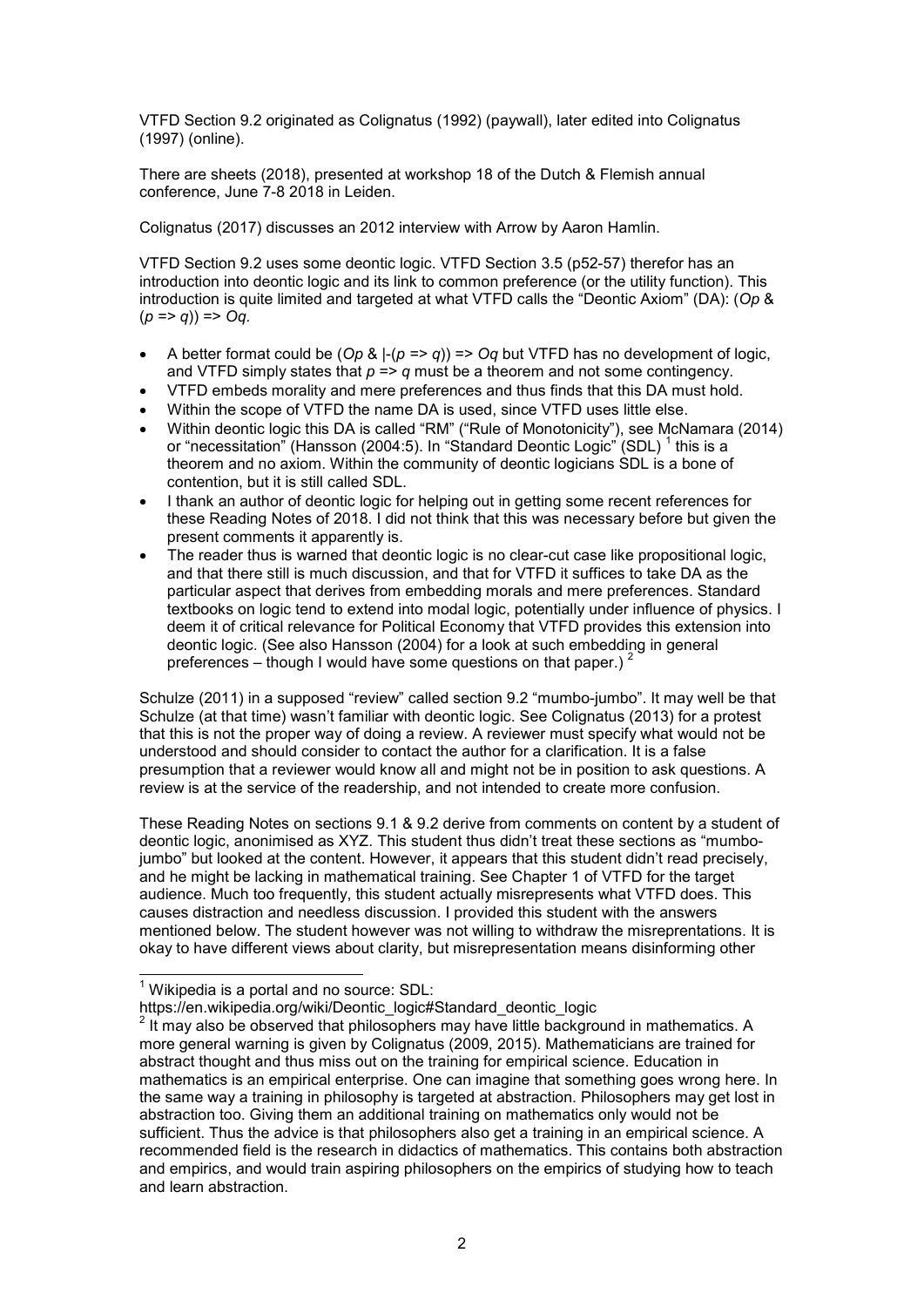people about what VTFD does. Also when the student would be silent on VFTD then this still would be a misrepresentation, for then he withholds information about VTFD in explicit reference that would be open to public discussion. Thus my conclusion is that this student is in breach of scientific integrity (or what legal courts might label as a "hostile witness"  $^3$ ). I am sorry to report this, but check the comments and answers below. PM. As a general statement, the student wrote to me (paraphrased): "I have read the two sections now. You write well, and the discussion of the relevance of Arrow's Theorem is informative. Unfortunately, the presentation still rambles too much to be convincing. Below are the problems that I had w.r.t. technical matters, content and style." So let us see what would be "rambling", and let us wonder why the student would not want to correct given my answers to his imprecise reading.

## *3. VTFD 9.1 & 9.2: On style*

## **3.1. Notation 1**

Student of deontic logic XYZ wrote (paraphrased): "In notation and definitions you are unorthodox while there is not always a reason for it. If there are no compelling reasons to do otherwise, I would simply follow the conventions and also follow the standard notation for preference orderings. Stylistic stubbornness can mean loss of readers, and that would be a pity."

Answer: VTFD provides an elegant answer to its conditions:

- (a) Part of the notation is dictated by the wish to integrate utility and morality (deontic logic)
- (b) Part is dictated by the use of *Mathematica*
- (c) Part is dictated by the need to re-engineer voting theory from the bottom up.

The deviation from conventional notation and definition is minimal given those conditions. Apparently, the student only read VTFD 9.1 & 9.2 and not Chapter 1 of VTFD. I did invite the student to look at VTFD 9.1 & 9.2 but I presumed he wouldn't overlook the general setting of the book (or would be spurred to look at it when questions would arise). The student lacks the scientific discipline to check what he is commenting about.

## **3.2. Notation 2**

Student of deontic logic XYZ wrote (paraphrased): "VTFD:246, 3rd line: I do not understand your notation: the use of symbols from set theory is incorrect here." (This concerns: {{A, B, C}, {A, C, B}, {A, B, C}}.)

Answer: VTFD has been written in the environment of *Mathematica.* In *Mathematica*, lists are denoted with curly brackets (accolade). These brackets can attribute Orderless (sets) or Ordered (vector). The latter applies in this case. <sup>4</sup>

## **3.3. Judging work by others**

Student of deontic logic XYZ wrote (paraphrased): "You are sometimes too quick in your judgments about the work by others - the charity principle is a great asset in science."

Answer: I take time and effort to study the work by others, and provide substantiated criticism with respect to specified statements by others. I also aspire at clarity what *precisely* would be erroneous or a cause for confusion. There has been much confusion about Arrow's Theorem and Arrow's interpretation so that this precision must be valued highly. Please to do not confuse precision and lack of charity. Please do not confuse authors and texts.

 3 Wikipedia (a portal and no source): https://en.wikipedia.org/wiki/Hostile\_witness

<sup>4</sup> http://reference.wolfram.com/language/howto/WorkWithLists.html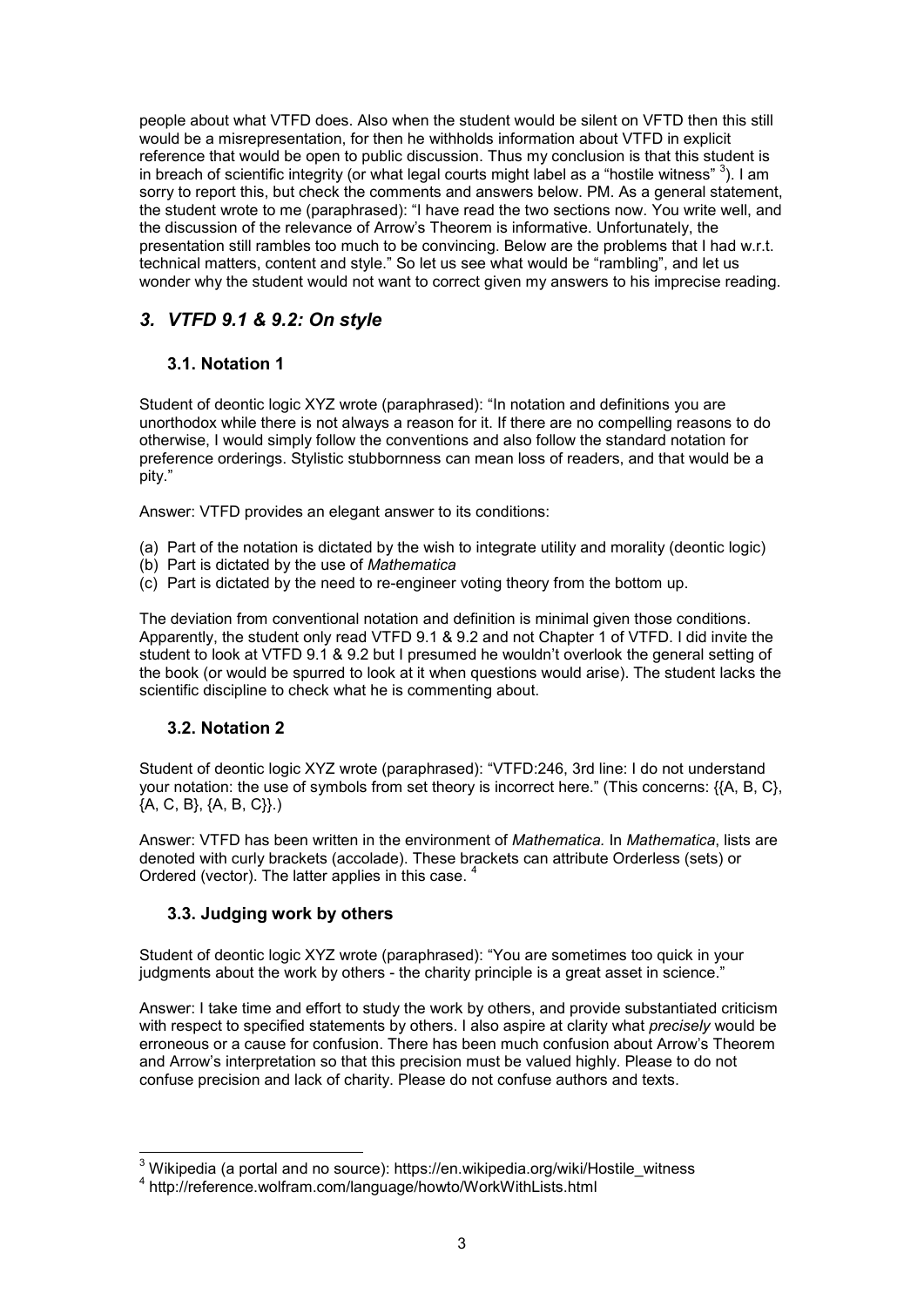Please do not confuse lack of precision with deliberate misrepresentation either. However, when someone is given precision and then still refuses to correct, then the question arises whether there are ulterior motives (like not wishing to admit that the comment was erroneous, and should have been an informative question anyway rather than presented as a criticism).

## **3.4. Journals and book publishers**

Student of deontic logic XYZ wrote (paraphrased): "If you want reactions from the academic world, simply send an article to a journal or a book to a book publisher."

#### Answer:

- (a) VTFD already has been published. I have sent it in for a review. See Colignatus (2013) about malpractice in the academic world w.r.t. such review. See such also for another book "Conquest of the Plane". <sup>5</sup>
- (b) The academic world confuses peer review with commercial publishing. The only thing that is required for academics is to do peer review, and they can put papers & books and their reviews in a open access database. The entourage of commercial publishing is a distraction, it strips authors from copyrights and puts papers behind paywalls, which means that this approach is in contradiction with open access publishing. <sup>6</sup>
- (c) Thus, for this student, the crucial question is: when your comments have been answered, so that VTFD 9.1 & 9.2 should be clear to you, would you be willing to provide a peer review statement that the analysis in these sections has been corroborated ? If you are not willing to incorporate the answers in your evaluation, what is the problem ?
- (d) It is quite curious that student XYZ makes this comment to go to journals and book publishers. Why avoid taking a position and why refer to others ? (Some academics might hide behind such paywalls. If people will not pay to see what errors they write, then those errors will not quickly be exposed, and those errors might even affect an entirely line of "education and research". Observe that Colignatus (1997) has been online for some 20 years now, and apparently has been neglected by researchers on Arrow's Theorem, see Colignatus (2017).)

## *4. VTFD 9.1 & 9.2: Technically*

## **4.1. Simpler ?**

Student of deontic logic XYZ wrote (paraphrased): "Would it not be possible to simplify your deontic argument ? Namely: (a) Assumption: Ought implies Can, (b) Arrow shows that not all conditions can be satisfied by an SWF-GM (whence not-Can), (c) Conclusion: We should not demand that a SWF-GM meets all his conditions."

First some information:

- VTFD:241 rule 2: "2. Similarly, one cannot be morally obligated to a logical impossibility"
- In deontic logic a common formalisation is  $Op \Rightarrow \Diamond p$ . Wikipedia (portal, no source): "the Kantian claim that "ought implies can""  $^7$  VTFD however doesn't have modal logic.
- VTFD:247: "First proof by realism (AF) ...."
- VTFD:247 Lemma I, discussion: "We already concluded that the most preferred point (*Op*) would also be the chosen point (*p*)."

Then the answer:

(a) For a part such summary holds. But VTFD 9.1 & 9.2 do much more. From the contradiction itself it is immediately obvious that not all conditions can be met. This is a simple

 5 http://thomascool.eu/Papers/COTP/LOWI/Index.html

 $^6$  https://boycottholland.wordpress.com/2016/10/12/letter-to-vsnu-and-others-on-membershipdues-and-open-access-publishing/

<sup>7</sup> https://en.wikipedia.org/wiki/Deontic\_logic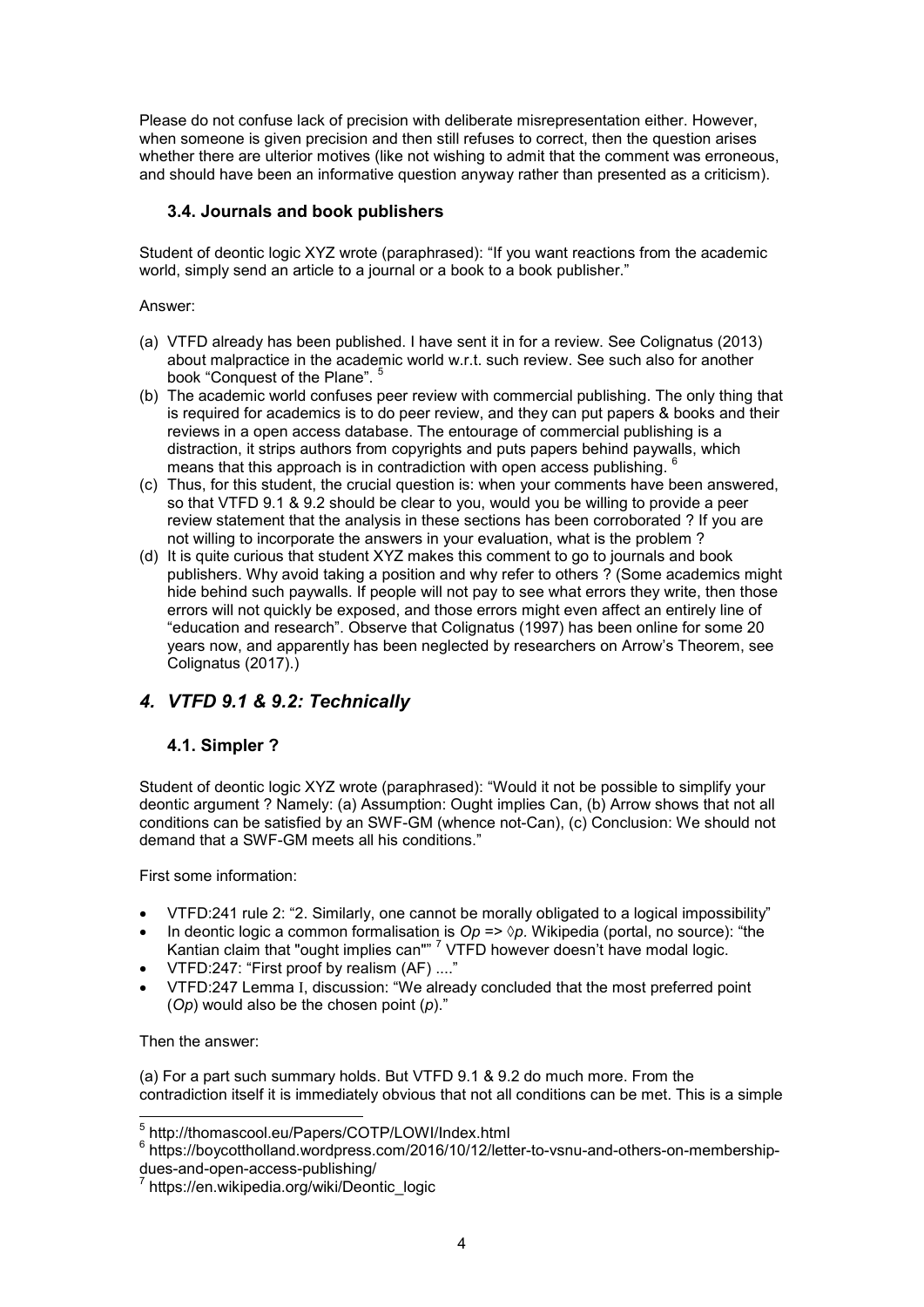finding that doesn't constitute a new contribution. The new insight from VTFD 9.1 & 9.2 is that Arrow's claims on reasonableness and moral desirability cannot hold. Thus this proposed "simplification" misses the point of VTFD 9.2.

(b) I found "Ought implies possible" a bit too abstract for the readership at this point, requiring the need of more discussion of both deontic logic and modal logic. Thus rule 2 quoted above suffices, and then Lemma I gives both the Kantian rule specified for the SWF-GM and that when an optimum is possible, then collective choice results into that optimum. (The argument might only seem "simpler" when you have background in modal logic to draw from.)

(c) VTFD 9.2 has also other proofs that reject Arrow's Moral Claim (AMC). Perhaps the abundance of possibilities for rejection of Arrow's misinterpretation is dazzling, but I deemed it useful to list the main ones. (The sheets (2018) provide an overview as well.)

## **4.2. Definition of the deontic axiom (DA) in VTFD**

#### QUOTE VTFD 243

Deontic Axiom (DA): For all *p, q*: (*Op* & (*p* => *q*)) => *Oq*

There is some discussion between moral theorists whether DA really holds. It may be felt that the logic is not very compelling for empirical relations of dubious causality. However, if  $p \Rightarrow q$ reflects a logial truth, then DA is commonly accepted.

#### UNQUOTE

See also Section 2 above that Sections 9.1 & 9.2 must be read in the context of VTFD and cannot be read entirely by themselves.

## **4.3. Comment on DA in VTFD**

Student of deontic logic XYZ wrote (paraphrased): "The deontic axiom (DA) as it is now formulated (DA) is certainly not an axiom in standard deontic logic (SDL) and is not derivable in it. As far as I know there is also no discussion about the axiom, as you write ("There is some discussion between moral theorists if DA really holds") because it is so evidently implausible in this form, and if there is discussion, then give the references. What is deductible in SDL, and that you also indicate in axiom, is an adaptation of DA in which *p* => *q* is a theorem or in which the implication is replaced by  $O(p \Rightarrow q)$ . Anyway, formulate DA properly."

Answer (using quotes for new paraphrases):

- (1) "There are no references to such "discussion"." Answer: True. In 1992 it was fairly obvious that there was such discussion. In 2018 it might perhaps be useful to specify references. See Section 2 above, that might be included in VTFD Section 3.5. (It is remarkable that deontic students who would know the references apparently are most in need of references.)
- (2) "The form with *p* => *q* definitely is no axiom in deontic logic." Answer: True for current systems like Mally, Von Wright or SDL. The name "Deontic Axiom" has only meaning within VTFD. See Section 2 above. However, anything might be taken as an axiom, and one cannot object to my adoption of DA as an axiom within the confines of VTFD.
- (3) "The form with  $p \Rightarrow q$  is not derivable in SDL." Answer: I haven't tried and this seems true. However it is derivable in Mally's system, see Lokhorst (2013), theorem (6).
- (4) "The form with  $p \equiv 2q$  is evidently implausible. There really is no discussion about it. If there would be discussion, then provide references." Answer: There was the discussion in going from Mally 1926 to current SDL. Perhaps Mally's form currently is seen as "evidently implausible" but basically this still would need explanation: and this explanation would be a form of discussion by itself. Lokhorst (2013): "It is only a small step, not a giant leap, from Mally's system to modern systems of deontic logic, so Mally's pioneering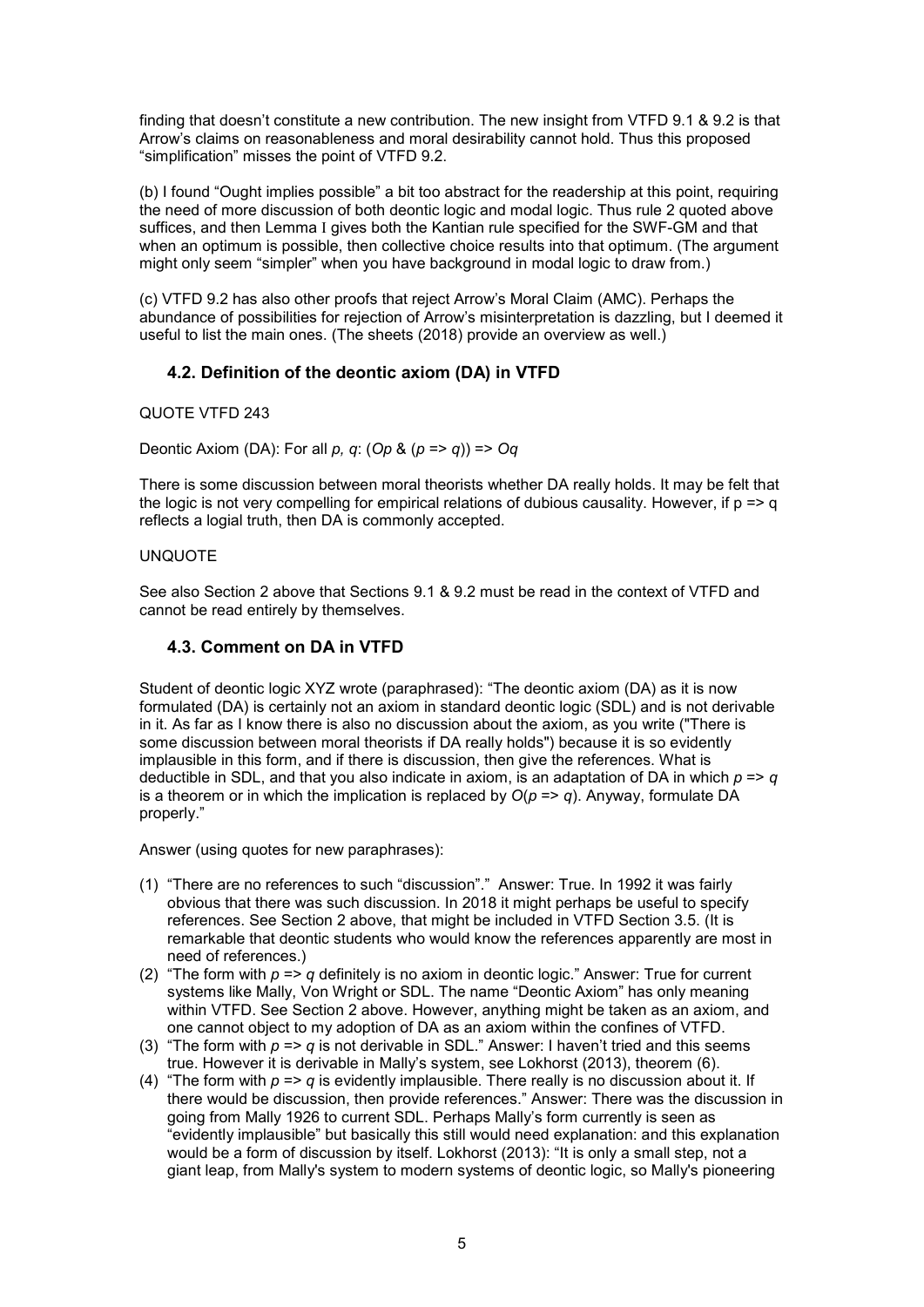effort deserves rehabilitation rather than contempt." Thus, VTFD is evidently sensible in making the distinction between the two forms and indicating that there is discussion.

- (5) "If you say that  $p \Rightarrow q$  is a theorem, then you should write  $\frac{1}{2}$  ( $p \Rightarrow q$ )." Answer: VTFD is no book on logic and for the readership it is distractive to introduce more notation than necessary. It suffices to state that we can only employ DA when *p* => *q* is a theorem.
- (6) "The form would also be a theorem for  $O(p \Rightarrow q)$ , logically stronger but more elegant than adding the assumption that the implication should be a theorem, and in Op &  $O(p \Rightarrow q)$ you can refer to discussions in deontic logic, for *O*(*p* => *q*) is defended as the correct formalization of conditional duties." Answer: VTFD has no need for this form. (It is actually doubtful whether this form is so useful for economics.)
- (7) Thus the student's comment consists of half-truths and misrepresents VTFD by suggesting that something would be incorrect.

## **4.4. Theorem A.1**

Student of deontic logic XYZ wrote (paraphrased): "In the first two proofs of Theorem A.1, you apply DA to propositions  $p \Rightarrow q$  that are *not* a theorem. This is at odds with your interpretation of DA."

Answer: See VTFD:242 that *a* => ¬*a* and *a* => *falsum* are forms of Arrow's Theorem. Arrow's Impossibility Theorem definitely is a theorem.

Perhaps this student of deontic logic wants to read |- *a* => ¬*a* and |- *a* => *falsum* ? But VTFD avoids such formalism when it can be avoided.

#### **4.5. Budget set and Lemma I: information**

VTFD 243: "AF feasibility, X is the budget set (rather than the whole space)"

VTFD 243: "I thus agree with Arrow's 1950 statement: "My own feeling is that tastes for unattainable alternatives should have nothing to do with the decision among the attainable ones; desires in conflict with reality are not entitled to consideration." Thus, also, when one point is (socially) most preferred, it is the one consumed."

Lemma I: AF implies that a SWF-GM *p* satisfies the property *Op* => *p*

#### **4.6. Budget set and Lemma I: comment 1 & its answer**

Student of deontic logic XYZ wrote (paraphrased): "The proof is incomplete because AF has not been given a formal definition (page 243). Why does the budget set restriction imply that "AF means that desires (*Op*) in conflict with reality are not entitled to consideration (¬*p*) ?" This does not follow on formal grounds."

#### Answer:

Section 9.1 p236 *explains formally* that *X* is the commodity domain and that budget *B* is a subset of *X*.

It is economics: If *p* falls outside of your budget you cannot choose it, whence ¬*p*.

Within this formalism, condition AF is a direct interpretation of Arrow's statement: "desires in conflict with reality are not entitled to consideration". AF means that we do not aggregate over *X* but over some budget. All this in 9.2 is embedded in the formalism of 9.1.

## **4.7. Budget set and Lemma I: comment 2 & its answer**

Student of deontic logic XYZ (paraphrased): "In your deduction of "*Op* => *p*" you seem to work with a Can operator, *Op* => *Can p*. But that is missing in the lemma and you have not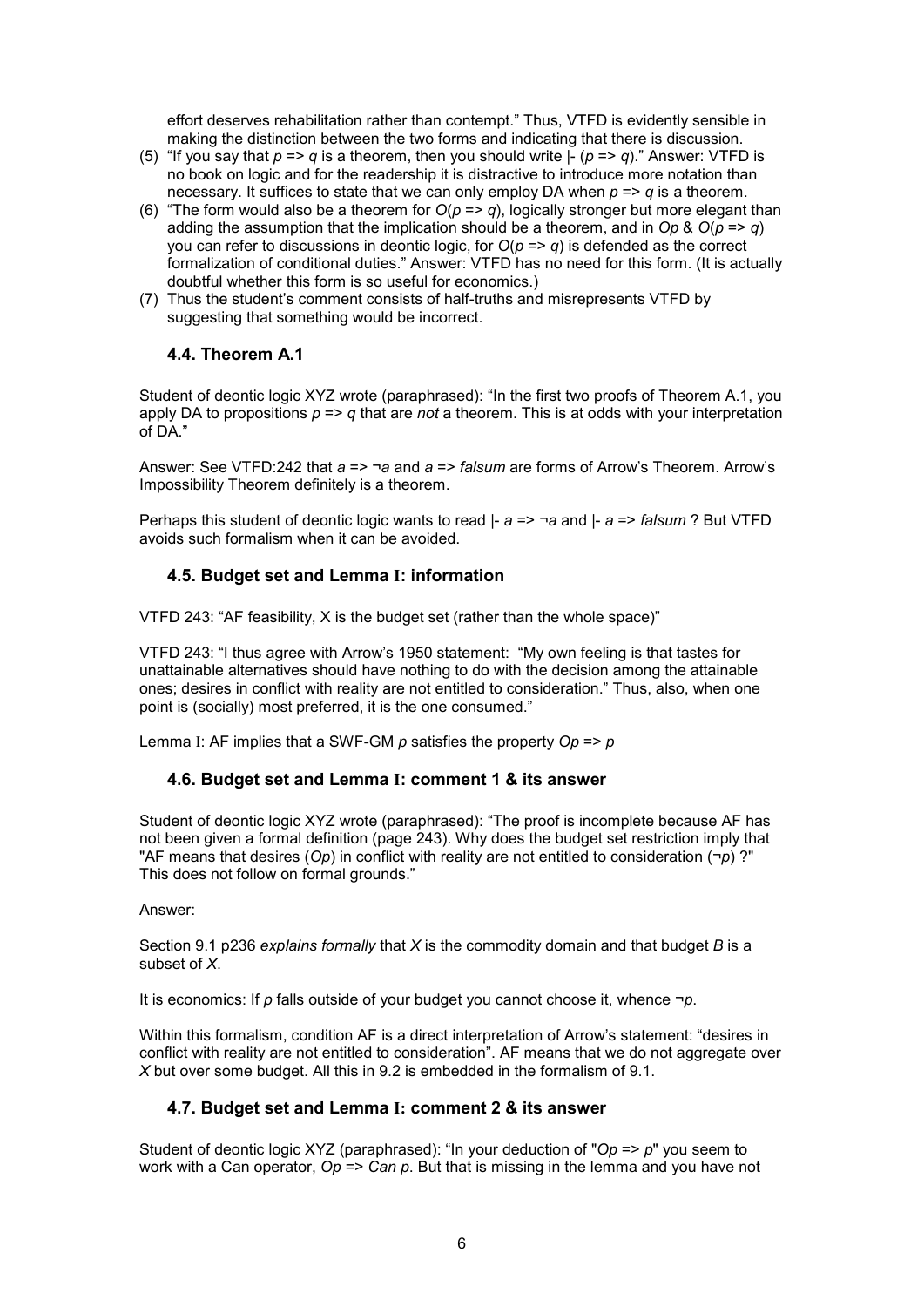said anything about the logic of that operator or the relationship with AF to draw conclusions about it."

Answer: There is no need to discuss  $Op \Rightarrow \Diamond p$ , namely, see the argument on a "simpler" version.

#### **4.8. Budget set and Lemma I: comment 3 & its answer**

Student of deontic logic XYZ (paraphrased): "Analogous to DA, Lemma I can be valid if, like *p*  $\Rightarrow$  *q* in DA, it is assumed that *p* is a theorem, but in that case the lemma would simply be *p*."

Answer:

(a) In DA, we use that  $p \Rightarrow q$  is a theorem, not that  $p$  is a theorem.

(b) Perhaps this student wants to present another lemma, but Lemma I stands as it is. You cannot criticise a lemma by saying that there is another lemma.

#### **4.9. Budget set and Lemma I: comment 4 & its answer**

Student of deontic logic XYZ wrote (paraphrased): "There is no deontic logician who would accept Lemma I in this form. However, you use it for your proof of the Theorem A.1. This evokes the possible defense that it is not so much AMC that must be rejected, but the condition AF.The lemma is about a property of *p* that is defined in terms of *p*. This is unnecessarily confusing. Therefore delete "the property" in the lemma so that it becomes something like: "AF implies that for any SWF-GM *p*: *Op* => *p*."

Also: "How can a proposition in which *p* occurs be a property of *p* itself?"

Answer:

(a) Indeed, the lemma survives when "the property" is dropped. When I included this term, I thought that it would be more agreeable reading, to also have some text elements rather than only formulas. We can now refer to "the property in Lemma I" for example. The reader may check other uses of the term "property" in VTFD. <sup>8</sup> It is a matter of empirics though. If more students find the term "the property" confusing here then it can be dropped for later editions.

(b) Perhaps this student of deontic logic XYZ thinks that properties must have a particular format ? VTFD is no book on logic and has no development of a theory on properties. Obviously VTFD is embedded in common usage. In common usage, the term "the property" need not be confusing. Consider the properties for numbers *x*: Q[*x*] = {*x* | *x* is an integer} and  $Q2[x] = \{x \mid x / 2$  is an integer}. Then Even[x] =  $\{x \mid x \text{ is an integer and } x / 2 \text{ is an integer}\}$ . We can paraphrase this as "An even integer *x* satisfies the property that *x* / 2 is an integer." This has the same format as the Lemma here. What is confusing about "a property of *p* that is defined in terms of *p*" ? What confusion would you make, and why would you want to make that confusion when you know that it is a confusion ?

(c) Well, the lemma is as it is. Do you mean that you would not accept its proof ? Why not ? What is wrong with the proof ?

(d) Lemma I is not used in the proof of theorem A.1.

(e) Perhaps we must regard the comment as deriving from philosophy on the notion of selfreference ? A proposition is a state of nature. A sentence is the human expression of a proposition. Human expression requires the use of concepts. Those concepts are part of nature when one accepts that thought is part of nature as well. Concepts are relevant for

 8 For example VTFD:258: "(...) we should make a proper distinction between a property that is universal and a property that is dependent upon the situation."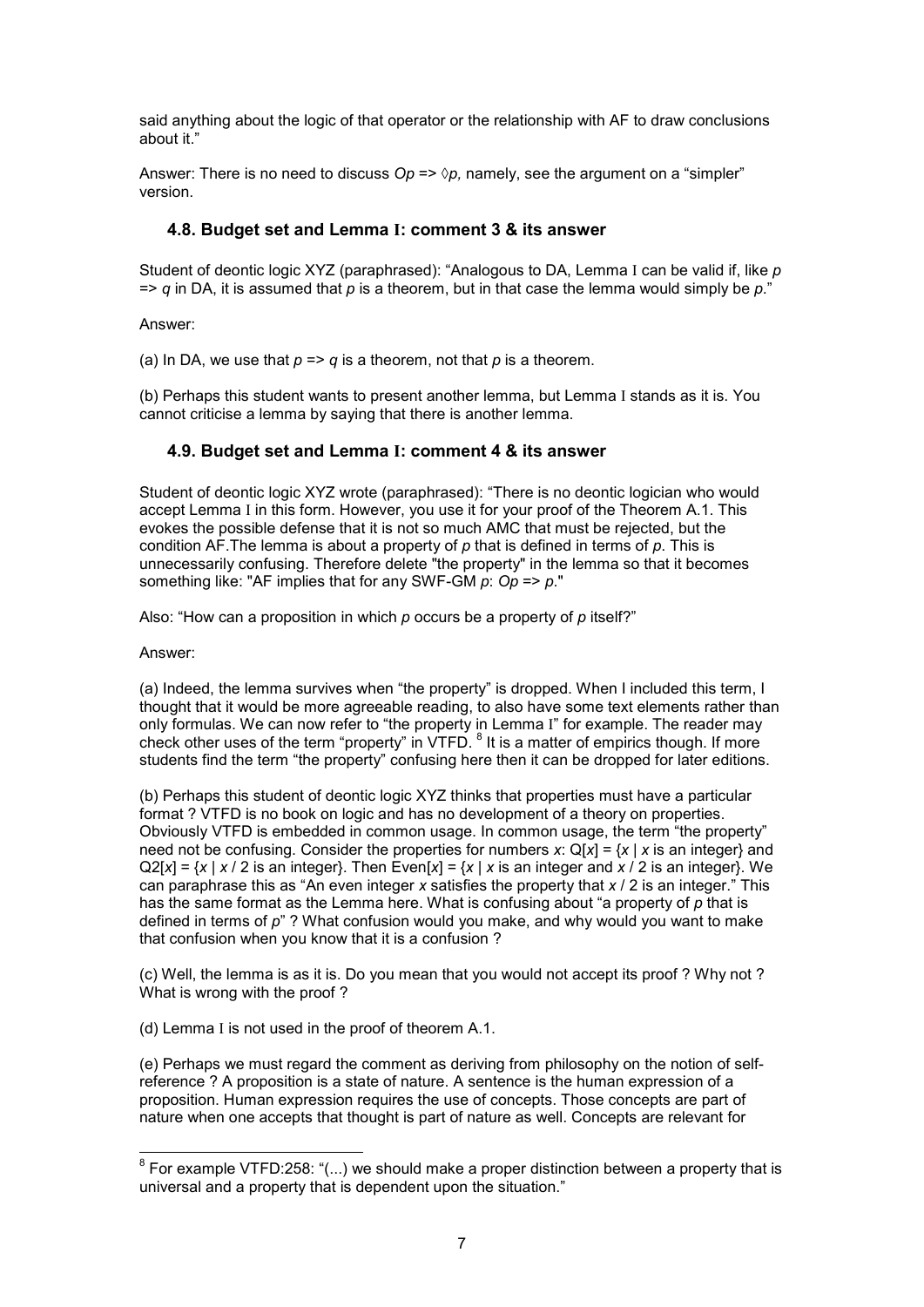human understanding, but can be replaced by simpler versions again when we describe nature in observational terms. A SWF-GM is a concept (here embedded in a proposition) and thus has been formulated in thought, but in observational terms we see how people arrive at decisions. Humans develop concepts that imply a notion of "self-reference". One might consider that the concept of a SWF-GM comes with properties that involve a notion of selfreference. This need not imply that events in nature have such self-reference, as e.g. a circle does not think itself, and thus need not refer to itself.

#### **4.10. Restatement in section 9.2.3**

VTFD:245: "We can use Condorcet's case to give a short proof of Arrow's Theorem, restricting our attention to majority voting."

The reader is advised to read well. VTFD states that it restricts its attention here, for the purposes of this short proof, to majority voting. This inserts an additional condition of majority voting which condition Arrow's Theorem doesn't have. VTFD has no claim that it would prove Arrow's Theorem in general in this manner. Also there is no need in VTFD to repeat this general proof. For 9.2 this restricted proof suffices, since most people would tend to think that procedures that do not satisfy majority voting would be less democratic. (In itself this could be wrong, since Borda may generate results that differ from the majority on the first preferences.)

Student of deontic logic XYZ wrote (paraphrased): "Section 9.2.3 is called "Restatement of Arrow's Theorem". Formally this section does not contain a restatement, and your analysis is not a "short proof" of Arrow either. You can say, as in many introductions to Social Choice Theory that the voting paradox \*illustrates\* that the majority rule also does not meet Arrow's conditions. But you do not use the majority rule because you say that in the example there should be indifference at group level, which assumption comes out of the blue and is an extra condition / axiom that you do not find with Arrow. For those reasons you cannot say that you give an alternative proof of Arrow's position (whether or not limited to a subset of SWFs).

Also by XYZ: "Your "Condorcet-proof" of Arrow (VTFD:245-6) is incorrect because you use an extra axiom (namely *aMb* (= there is a strict majority that prefers *a* above *b*), *bMc, cMa* => indifference on *a, b* and *c*). Arrow does not have such a condition and you do. Thus you do not provide proof of Arrow's position but of the impossibility of Arrow's conditions \* plus \* an extra condition."

#### Answer:

(a) The name of VTFD Section 9.2.3 on page 244 is only a name. Arrow's theorem is actually restated in 9.2.2 on page 242. Indeed 9.2.3 focuses on the proof rather than the theorem. VTFD makes a distinction between the logic of Arrow's theorem and its proof (that VTFD accepts) and Arrow's interpretation (that VTFD does not accept). Thus it is helpful to show why the proof can be accepted. There is no need to repeat the proper proof, that has been restated in many places, so this section has a different approach. From the setup of VTFD 9.2.3 it is obvious that the section only illustrates Arrow's theorem and proof, and the section is precise in mentioning the additional restriction: "We can use Condorcet's case to give a short proof of Arrow's Theorem, restricting our attention to majority voting." Thus the student only describes what VTFD does, and I do not understand why the student thinks that it would be a criticsm to repeat what VTFD does. (Remember his term "rambling".)

(b) A general theorem "for all *x*, Property[*x*]" can be refuted by showing a counterexample not-Property[*x0*]. VTFD 9.2.3 adopts this method. Arrow's conditions are insufficient for a choice method (they are actually inconsistent). Thus one must introduce additional assumptions to actually get a method of choice. Majority voting is a common notion for democracy, and thus this section shows that this already generates a problem.

(c) There is the common confusion between voting and deciding. There is the common neglect of the condition of the status quo. VTFD 9.2.3 clarifies those aspects as well. It is not clear why the student thinks that such clarifications "come out of the blue" when the issues are on the table and the clarifications are relevant.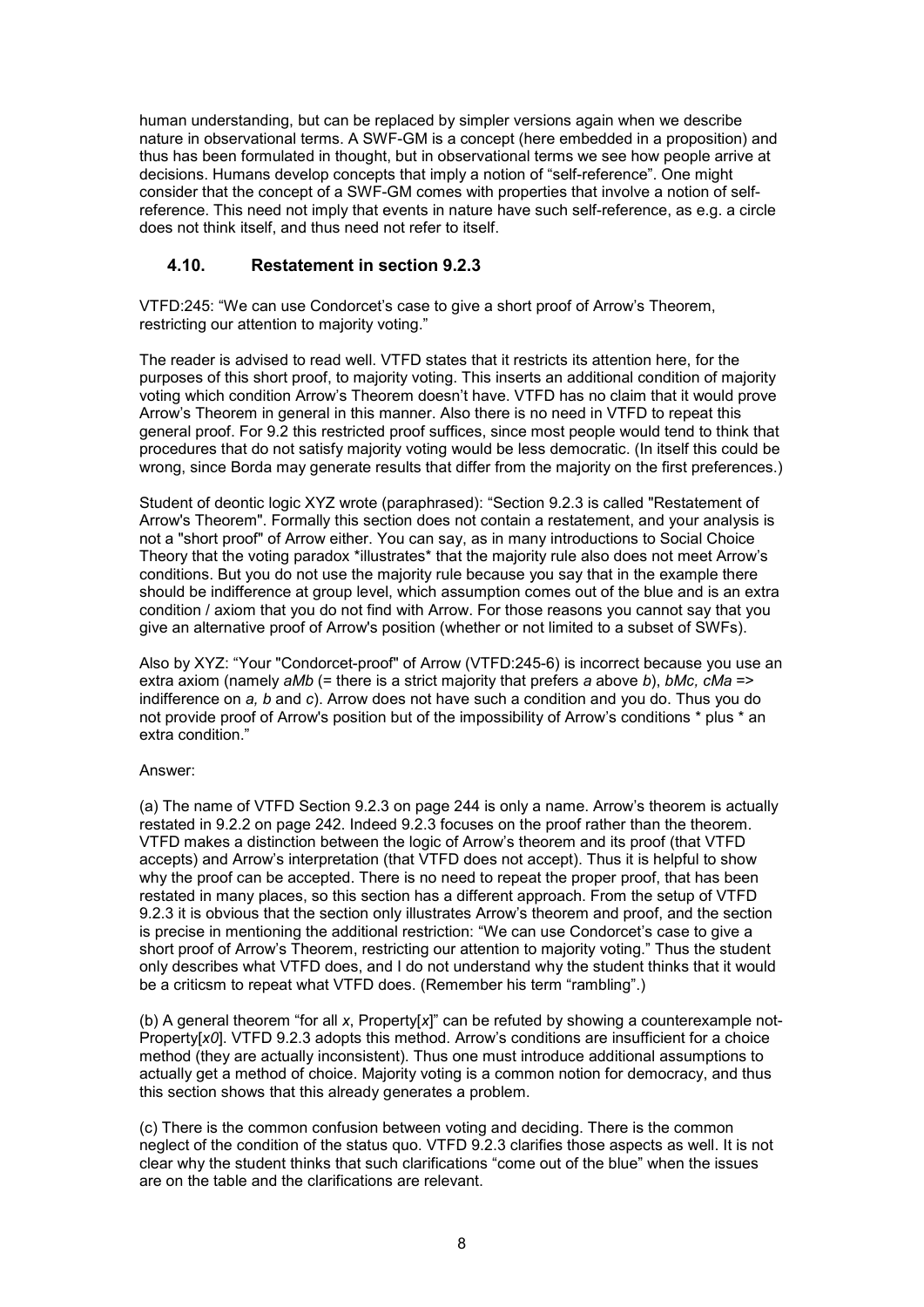(d) VTFD 9.2.10 Conclusion (VTFD:251) has a phrase "a proof of Arrow's Theorem that shows clearly the abuse by APDM". The emphasis of this statement is on the abuse of APDM. This conclusion has a clear dependence upon VTFD 9.2.3 with its explicit requirement on also using majority voting. This cannot be construed as a claim of an alternative proof of Arrow's theorem per se (as the body of the text doesn't support this). Perhaps though, to protect this conclusion from such abusive reading, this phrase must be adapted. <sup>9</sup>

(e) The statement by the student "you cannot say that you give an alternative proof of Arrow's position" gives a **misrepresentation** of VTFD, that there would be such a claim of giving an "alternative proof of Arrow's position". There is only a claim w.r.t. highlighting the role of APDM. (And it boggles the mind that the student is not satisfied with the clarification of his misunderstanding, and that VTFD would require a new edition with a revised text before the student might consider to look at the argument to be able to state that the analysis has been corroborated.)

## *5. VTFD 9.1 & 9.2: On content*

## **5.1. Relevance of 9.2.7**

VTFD:248 "Basically though, scientists can only advise on preferences, and the proper decision is up to the body politic."

Student of deontic logic XYZ wrote (paraphrased): "I have not yet seen the relevance of 9.2.7 for rejection of APDM / IIA - after all, the antecedent of the implication has not yet been demonstrated."

Answer:

- (a) The relevance of this section is that it highlights the logical structure.
- (b) The relevance is that conditions AU and AWP are identified as parts of the definition of a SWF-GM.
- (c) The relevance of this section is that it highlights arguments for rejection of APDM.
- (d) The relevance is that it is repeated that science can only advise on preferences, and the proper decision is up to the body politic.

## **5.2. Mueller's adoption of cardinality**

Student of deontic logic XYZ wrote (paraphrased): "I have doubts about your certainty in your rejection of Mueller's view. How can he draw a "wildly wrong conclusion" if that conclusion is the same as yours (rejection of APDM)? What you mean is that he has another argument for the same conclusion. (And can you prove that your argument does not also presuppose an intuition about cardinalities?)"

Answer:

Mueller does more than rejecting APDM. He also suggests cardinal, interpersonal comparison of utility. The interpretation about "what I would mean", thus does not apply.

VTFD clarifies that the principle of "one man one vote" in itself implies a form of cardinal comparison, see p137, bottom. This observation is done within economic theory, without reference to Arrow's theorem.

 9 A helpful comment would have been: "The conclusion on p251 might be read as if you might have a claim of an alternative proof for Arrow's Theorem, but you clearly do not intend this, since your discussion in 9.2.3 clearly has the additional presumption of majority rule (with some adaptation). Thus to prevent mis-reading of the conclusion, you might better say "an illustration of the proof of Arrow's Theorem that clearly illustrates the abuse by APDM"."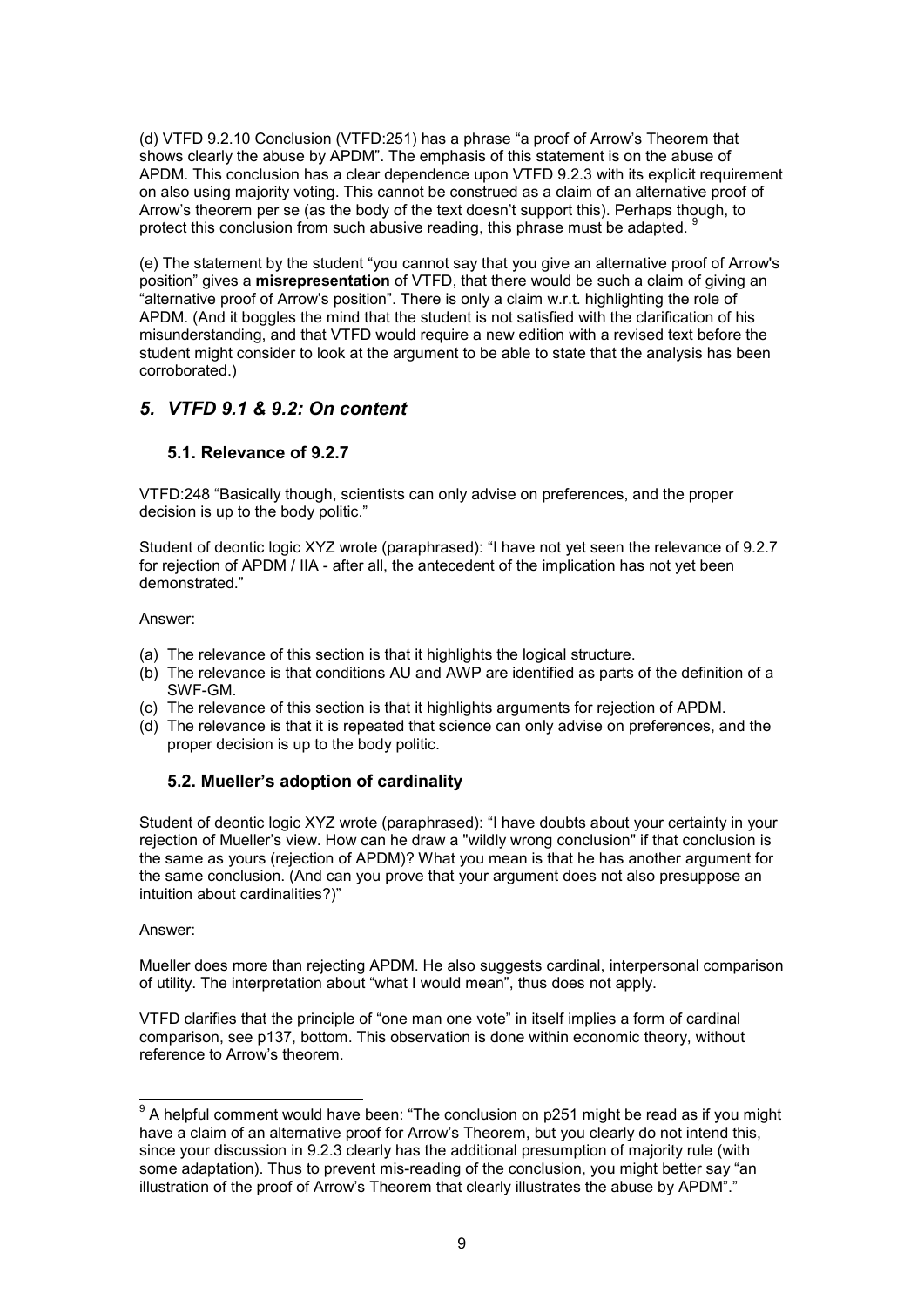#### **5.3. "The" solution**

Student of deontic logic XYZ wrote (paraphrased): "If I agree with you on rejecting APDM then that does not mean that I share your conclusion that you have found "the" solution of Arrow's problem - after all, you still have to defend that the other conditions are all reasonable (and that is no sinecure: all conditions of Arrow have been criticized)."

#### Answer:

What I regard as "the" solution are the conclusions on VTFD:251, and not just dropping APDM.

I agree that all conditions have been discussed in the literature.

A new contribution on my part dating from 1990 is also to identify APDM as a confusion between voting and deciding. Vote counts satisfy APDM, as item *A* may have more vote counts than item *B*, independent from the vote counts on item *C*. Decisions need not satisfy APDM.

Conditions AU and AWP are a part of the definition of a SWF-GM.

VTFD is "*Voting theory for democracy*", and develops theory assuming AD (no dictator).

## *6. Closing*

Presently there is no closing comment.

## *7. References*

Colignatus, Th. (1992), "On the reasonableness and the moral desirability of the conditions of Arrow's Theorem", included as p273-285 in "*Definition and Reality in the General Theory of Political Economy: Background Papers"*, Magnana Mu Publishing & Research 1992 (Note: the emphasis is on "Background papers".)

Colignatus, Th. (1997), "The solution to Arrow's difficulty in social welfare", https://econpapers.repec.org/paper/wpawuwpgt/9707001.htm (use the PDF there for the html does not display the formulas correctly)

Colignatus, Th. (2001, 2014), *Voting theory for democracy*, Thomas Cool Consultancy & Econometrics, pdf online, https://zenodo.org/record/291985

Colignatus, Th. (2009, 2015), *Elegance with Substance,* https://mpra.ub.unimuenchen.de/66012/

Colignatus, Th. (2013), "A Short Response to a 'Review', with a Comment on Arrow's Impossibility Theorem", *Voting Matters,* Issue 30, April, p18-20

Colignatus, Th. (2017), *The dark horse and a 2012 interview with Kenneth Arrow*, weblog https://boycottholland.wordpress.com/2017/05/06/the-dark-horse-and-a-2012-interview-withkenneth-arrow/

Colignatus, Th. (2018), "The solution to Arrow's difficulty in social welfare (sheets)", https://zenodo.org/record/1269392

Hansson, S.O. (2004), "Semantics for more plausible deontic logics", Journal of Applied Logic 2 (2004) 3–18